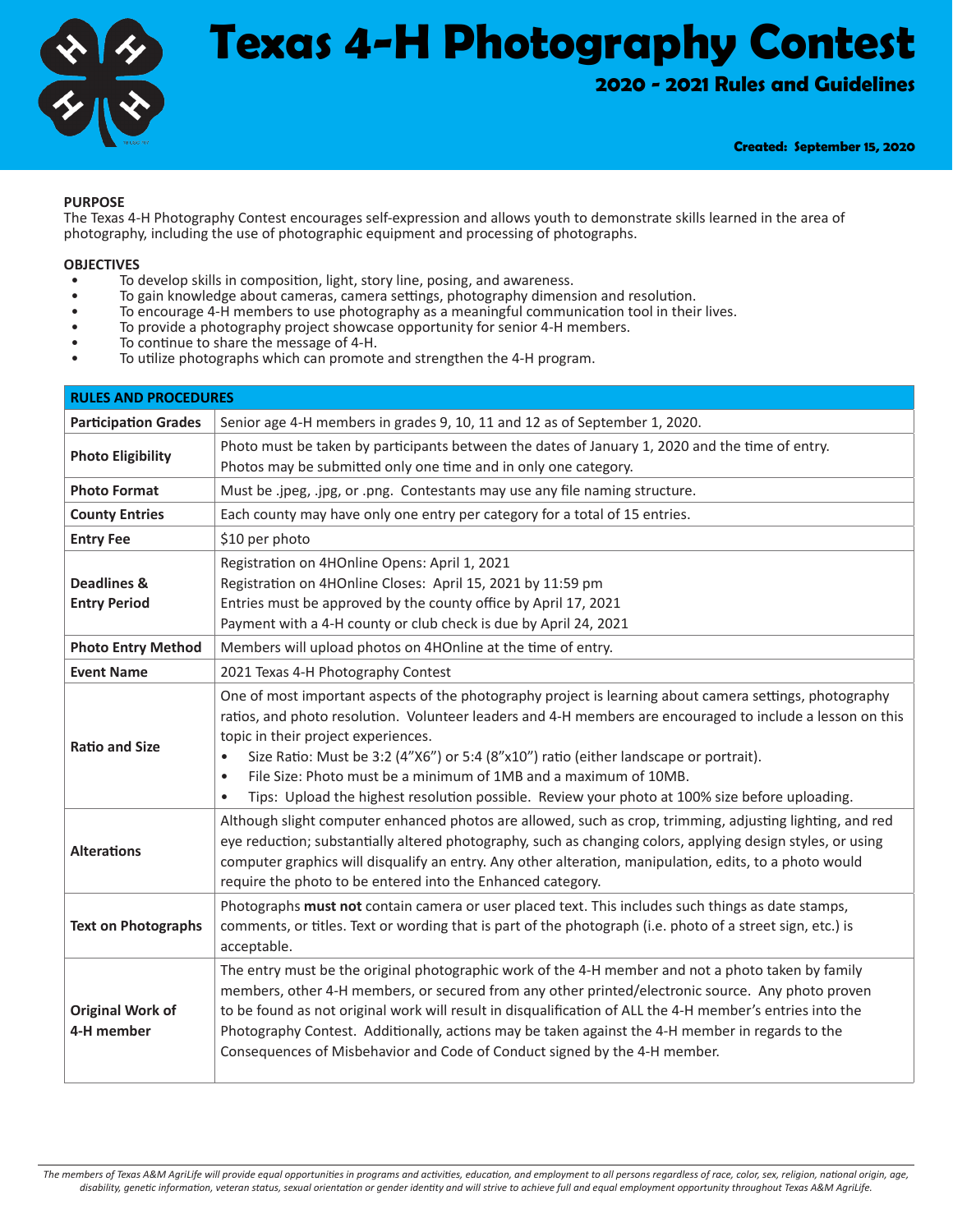| <b>AWARDS, DISPLAY AND JUDGING</b>                                                                                                        |                                                                                                                                                                                                                                                                                                                                                                                                                                                                                                                                                                                                                                                                                                                                                                                       |  |  |  |  |
|-------------------------------------------------------------------------------------------------------------------------------------------|---------------------------------------------------------------------------------------------------------------------------------------------------------------------------------------------------------------------------------------------------------------------------------------------------------------------------------------------------------------------------------------------------------------------------------------------------------------------------------------------------------------------------------------------------------------------------------------------------------------------------------------------------------------------------------------------------------------------------------------------------------------------------------------|--|--|--|--|
| <b>Awards and</b><br>Recognition                                                                                                          | 1. Quality Awards: Blue, Red, White and Green Participation quality awards will be given based on the<br>scoring values.<br>2. Best of Show Awards: A Best of Show Rosette will be awarded to one photo in each category.<br>3. Cash Awards: Each Best of Show winner will receive a \$250.00 cash prize.<br>Tentatively, award packets for each county will be available for pickup at Texas 4-H Roundup. If the packet is<br>not picked up, it will be mailed to the county office afterwards. Score sheets with comments will be available<br>within the Submittable platform after judging is complete.                                                                                                                                                                           |  |  |  |  |
| <b>Judging and Results</b>                                                                                                                | Each photograph will be judged against a set of judging criteria, and not against photographs of peers. Based<br>on total points awarded for each photograph, the participant will be awarded either a blue, red, white, or a<br>participation ribbon. See Contest Judging Criteria. Judges will determine the placings and all decisions are final.<br>Results will be available on the Texas 4-H Website after Texas 4-H Roundup concludes.                                                                                                                                                                                                                                                                                                                                         |  |  |  |  |
| <b>Roundup Display and</b><br>Participation                                                                                               | Photos will be displayed at an exhibit during Texas 4-H Roundup. Photography contest participants are not<br>required to attend State 4-H Roundup unless they are competing in another contest. If a 4-H member/adult<br>chooses to attend to view the display they may do so, but are required to pay the required registration fee.                                                                                                                                                                                                                                                                                                                                                                                                                                                 |  |  |  |  |
| <b>RELEASES</b>                                                                                                                           |                                                                                                                                                                                                                                                                                                                                                                                                                                                                                                                                                                                                                                                                                                                                                                                       |  |  |  |  |
| <b>Content</b>                                                                                                                            | Photos that are deemed obscene, vulgar, sexually-oriented, hateful, threatening, or otherwise violate any<br>decency standards or laws are strictly prohibited. The Texas 4-H Youth Development Program reserves the<br>right to determine and refuse inappropriate or unsuitable entries.                                                                                                                                                                                                                                                                                                                                                                                                                                                                                            |  |  |  |  |
| Copyright                                                                                                                                 | The Texas 4-H Youth Development Program respects the rights related to copyright laws and intellectual<br>property. All photos must be the participant's own work. Use of a photo from other sources/people without<br>permission is not allowed. Photos may be subjected to reverse image searches on the internet.                                                                                                                                                                                                                                                                                                                                                                                                                                                                  |  |  |  |  |
| <b>Display and</b><br><b>Future Usage Rights</b>                                                                                          | By entry, the participant grants permission to the Texas 4-H Youth Development Program, Texas A&M AgriLife<br>Extension, and any other public or private agency authorized by the Texas 4-H Youth Development Program,<br>the use, and rights associated to the use of the photographic likeness, in promotional publications, and other<br>media, without compensation. Certain photos may be used for 4-H program and marketing uses.                                                                                                                                                                                                                                                                                                                                               |  |  |  |  |
| <b>Liability Release</b>                                                                                                                  | The Texas 4-H Youth Development Program, Texas A&M AgriLife Extension, and/or its employees/agents<br>involved in the contest will not be held liable for non-displayed photographs.                                                                                                                                                                                                                                                                                                                                                                                                                                                                                                                                                                                                  |  |  |  |  |
| <b>Model and</b><br><b>Property Releases</b>                                                                                              | It is required that each participant have sufficient permission granted to both the photographer and the<br>Texas 4-H Youth Development Program to publish and use as needed any recognizable locations or people<br>photographed. Documentation should be retained by the participant and be available upon request from the<br>Texas 4-H Youth Development Program.                                                                                                                                                                                                                                                                                                                                                                                                                 |  |  |  |  |
| <b>DISQUALIFICATION</b>                                                                                                                   |                                                                                                                                                                                                                                                                                                                                                                                                                                                                                                                                                                                                                                                                                                                                                                                       |  |  |  |  |
| <b>Reasons for</b><br>disqualification<br>Disqualification for<br>any reason will forfeit<br>all entry fees. No<br>refunds will be given. | • Broken content rule. This includes inappropriate or unsuitable content.<br>• Broken copyright rule. Photo is not the work of the 4-H member.<br>• Broken display and future rights usage rule.<br>• Broken model and property release rule.<br>• Category: Does not meet category criteria, rules or guidelines. (see category descriptions)<br>• Category: Multiple county entries into a category.<br>• Category: One photo entered into multiple categories.<br>• County did not select/certify photograph to represent county by the deadline.<br>• Entry fee not paid or only partial fee paid.<br>• Extremely poor quality/resolution.<br>• Manipulation of photo beyond what is allowed.<br>. Photograph does not meet the minimum or exceeds the maximum file size allowed. |  |  |  |  |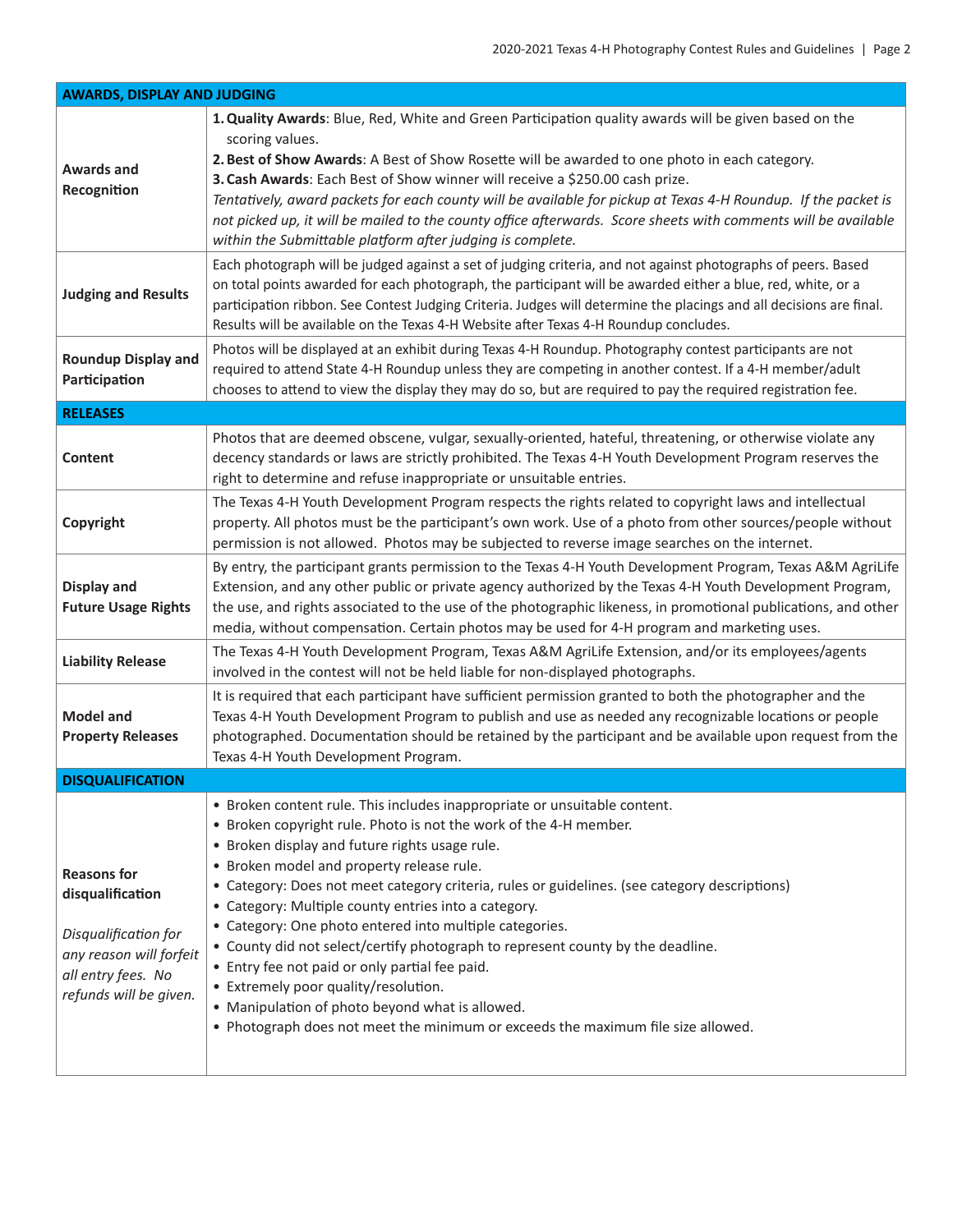### **TEXAS 4-H PHOTOGRAPHY CONTEST 2020-2021 CATEGORIES**

It is extremely important that 4-H members, project leaders, parents, and County Extension Agents review the descriptions of each category very carefully. Do not enter photographs into categories that are duplicates from other categories or ones that do not clearly meet the category description. Photographs that do not meet the description of the category will be disqualified.

#### **ANIMALS - DOMESTIC**

Photos focusing on the various animals that have been tamed and made fit for a human environment. To be considered domesticated, the animal must have their behavior, life cycle, or physiology systemically altered as a result of being under human control for many generations.

**Examples:** Chickens, cows, dogs, cats, hamsters, horses, pigs, sheep, goats, etc. All waterfowl (ducks and geese) should be entered in Animals - Wildlife.

#### **ANIMALS - WILDLIFE**

Category focuses on animals not typically tamed or domesticated and commonly found in the wilderness or bodies of water throughout the country and world. Photos can be of wildlife in nature, zoos, and/or petting zoos.

**Examples:** Birds, deer, elephants, snakes, whales, etc.

#### **CATCH-ALL (Revised)**

Photos that do not fit into one of the other categories. **Not allowed:** A duplicate photo also entered in another category.

#### **DETAILS & MACRO**

Getting in close is the name of the game for this category. The goal is to zoom in close on an object to see its finer details or to make small objects appear life-sized or larger that we do not normally get to see with the naked eye.

**Examples:** Insect eyes, veins on a leaf, a reflection in a water droplet, etc.

#### **ELEMENTS OF DESIGN**

Images use of graphic elements of design. Photos that showcase line, shape, pattern, form, texture, perspective, etc. Photo can consist of any subject matter.

**Examples:** Line, pattern, perspective, shape, etc.

**Not allowed:** Digital creations or graphic designs made in software such as Photoshop, InDesign or Illustrator.

#### **ENHANCED**

A single photo that has been technically manipulated to be an abstract, panoramic, stitched or composite image. Others variations are allowed as well.

**Examples:** Software edited composites and creations, images greatly manipulated with a variety of filters, photos with artistic borders, photos stitched into a panoramic, etc.

#### **FOOD**

A still life specialization of photography, aimed at producing attractive photographs of food for use in such items of advertisements, packaging, menus and/or cookbooks. **Examples:** Cakes/pies, Easter eggs, fruits and place settings, ingredients, sandwiches, Thanksgiving dinner, etc. **Not allowed:** A photo of alcohol beverages.

#### **LANDSCAPE & NATURE (NON-ANIMAL)**

The focus of this category includes landscapes, outdoor scenics, nature images, sunsets, urban landscapes, seascapes, cityscapes, and farms. Images focus on the beauty of the outdoors. **Examples:** Gardens/landscapes, outdoors, scenics, etc. **Not allowed:** Primary subject is a person or wildlife.

#### **LEADING LINE (New)**

This image composition technique features lines that draw the viewer's eye from point A to point B, which is the primary subject. **Example:** A river that begins in the foreground and draws your attention to a photogenic bridge in the background.

#### **LONG EXPOSURE (New)**

Also known as time-exposure or slow-shutter, this technique involves using a long-duration shutter speed. It can be used to sharply capture stationary elements of an image while blurring, smearing, or obsuring the moving elements. It is also used in lowlight conditions.

**Examples:** fireworks, moving water, light trails, Milky Way, light painting, night or low-light conditions, etc.

#### **MOTION/ACTION**

The capture of movement within a single photo. The subject appears stopped or "frozen".

**Examples:** Ferris wheel spinning, sporting events, horse running across a field, etc.

#### **PEOPLE**

Photos focus from all walks of life, parenting and family, children, babies, models/fashion, sports, and couples. All individuals in the photos must have provided consent and permission as a subject. If requested, a release will be needed from the photographer and subject.

**Examples:** Babies, families, kids, portraits, models/fashion, etc.

#### **PLANT/FLORA**

Photos of interesting, unique, and beautiful flowers and flora. Photography can occur outdoors or indoors. Photo subject should be that of a single flower, plant, bush, tree, etc. Large collections of plant/flora should be considered for entry into the Landscape & Nature category.

**Examples:** A rose, an upward shot of a tree, etc.

#### **SHADOW/SILHOUETTE**

A silhouette is an outline that appears dark (typically a single color) with little or no details/features against a brighter background. Recording patterns of light and shade for a desired effect or emphasis is the definition of a shadow. The silhouette or shadow must be the primary subject and focus of the image. **Examples:** shadows/silhouettes of people, plants, animals, structures, architectures, or natural structures. **Not allowed:** reflections

#### **THEME (New)**

The 2019-2020 theme is "Forced Perspective". This is a fun technique which uses an optical illusion to make an object appear farther away, closer, larger or smaller than it actually is. The effect is accomplished by camera and subject matter positioning. **Examples:** toy figurine that appears life-sized, person "leaning" against a tower, etc.

**Not allowed:** photos manipulated by software.